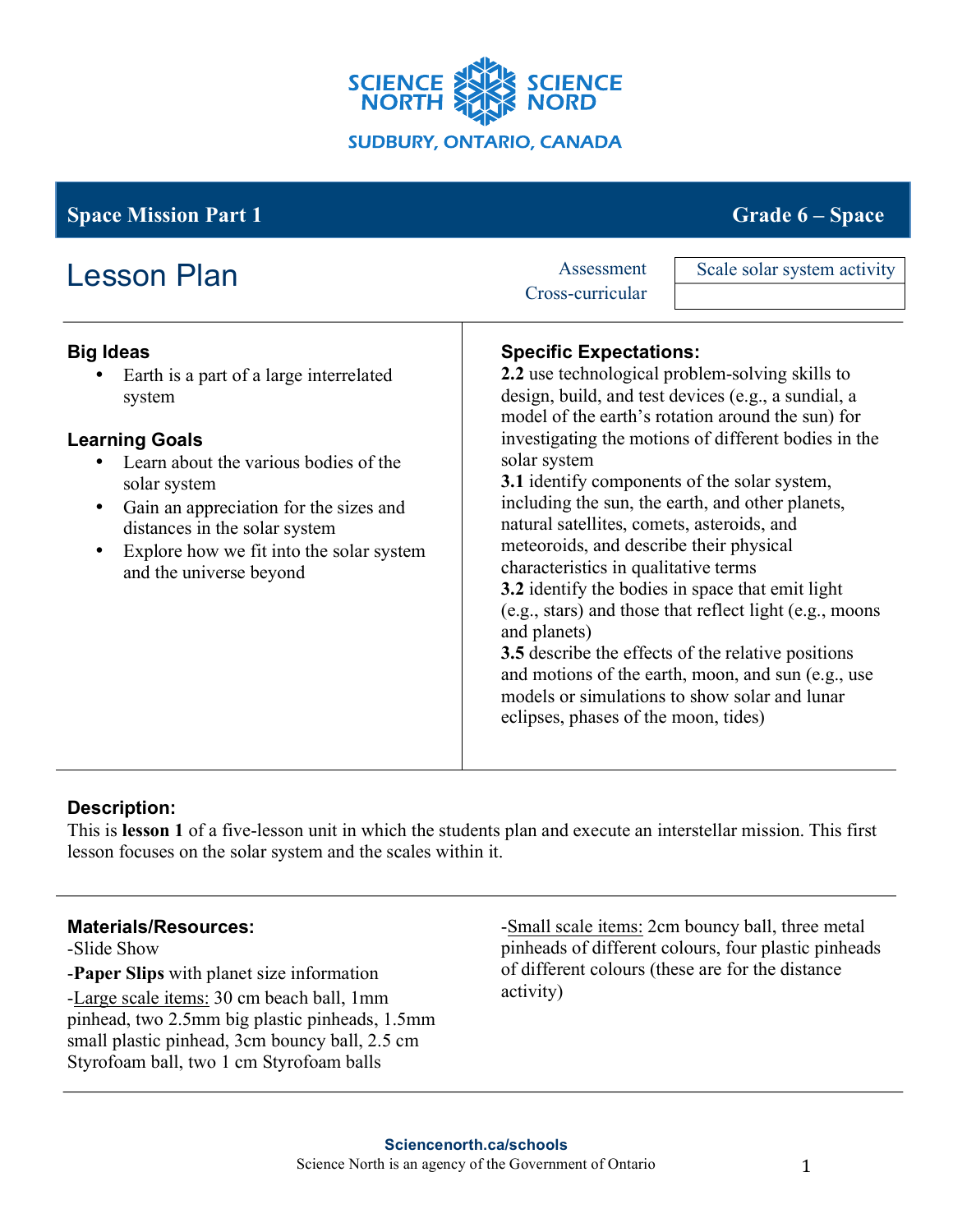## **Introduction Getting Started**

If you are doing the five-lesson unit, start by playing the Science North video that goes along with this lesson. The video will challenge the students to plan a mission to another planet. You only need to play the first section called "The Solar System", for this lesson.

The lesson starts with a slide show on the planets. "Over the years we have sent probes to all the planets in the solar system. We now have beautiful images of all the planets and have learned a lot about all of them. We will start at the centre of the solar system and work our way outward."

- Slide 1: The Sun. A star, the object all planets orbit around. A huge ball of gas that burns at over 6000 degrees on the surface and millions of degrees in the core.
- Slide 2: Mercury. Closest to the Sun. Gets very hot on the daytime side, but also very cold at night as it doesn't have an atmosphere to hold in any heat. The smallest planet. It has many craters.
- Slide 3: Venus. Venus has a thick atmosphere. It is so hot that some metals (e.g. lead) melt at the surface. It is very similar to Earth in size and is our neighbour.
- Slide 4: Earth and Moon. Earth is the only place in the Universe we KNOW supports life. Liquid water, a warm climate, everything is just right! The Earth's moon is one of the largest moons in the solar system and orbits around us once every 28 days.
- Slide 5: Mars. The red planet is smaller than the Earth but also quite similar to it. It is rocky and dry. We know that it once had liquid water. Many rovers have explored Mars and are continuing to do so. It would be the easiest planet to visit for us.
- Slide 6: Jupiter. Largest planet in the solar system. A gas giant without a solid surface. What you see is clouds swirling around. The big red spot is a hurricane like storm that has raged since at least when Galileo first looked at Jupiter through a telescope in 1609. It has over 60 named moons.
- Slide 7: Saturn. Second largest planet in the solar system. Famous for its rings, which are made up of chunks of ice and rock. It has over 60 named moons as well.
- Slide 8: Uranus and Neptune. Gas giants. Smaller than Jupiter and Saturn about four times the diameter of the Earth.
- Slide 9: Pluto. Now a dwarf planet. We only recently got our first close-up look (with the New Horizons probe), which has revealed stunning images of icy mountains and plains on Pluto. Beyond Pluto there are a number of other objects very similar to it – other dwarf planets.

# **Action**

# **Activity 1: The sizes of the Sun and Planets**

- Introduce the basket of objects that will represent the Sun and planets. They are spheres of various sizes (see materials list)
- Form 10 groups of students.
- Each group is assigned a planet or draws a planet at random (**Paper Slips**)
- Students look at all the objects in the basket and pick what they feel best represents their planet compared to all the other objects.
- Discuss the picks with each group. Did they get it right? If not, point out just how huge some objects are compared to others etc. The Sun for example is a star and is much bigger than any planet. All the gas giants (Jupiter, Saturn, Uranus, Neptune) compared to the